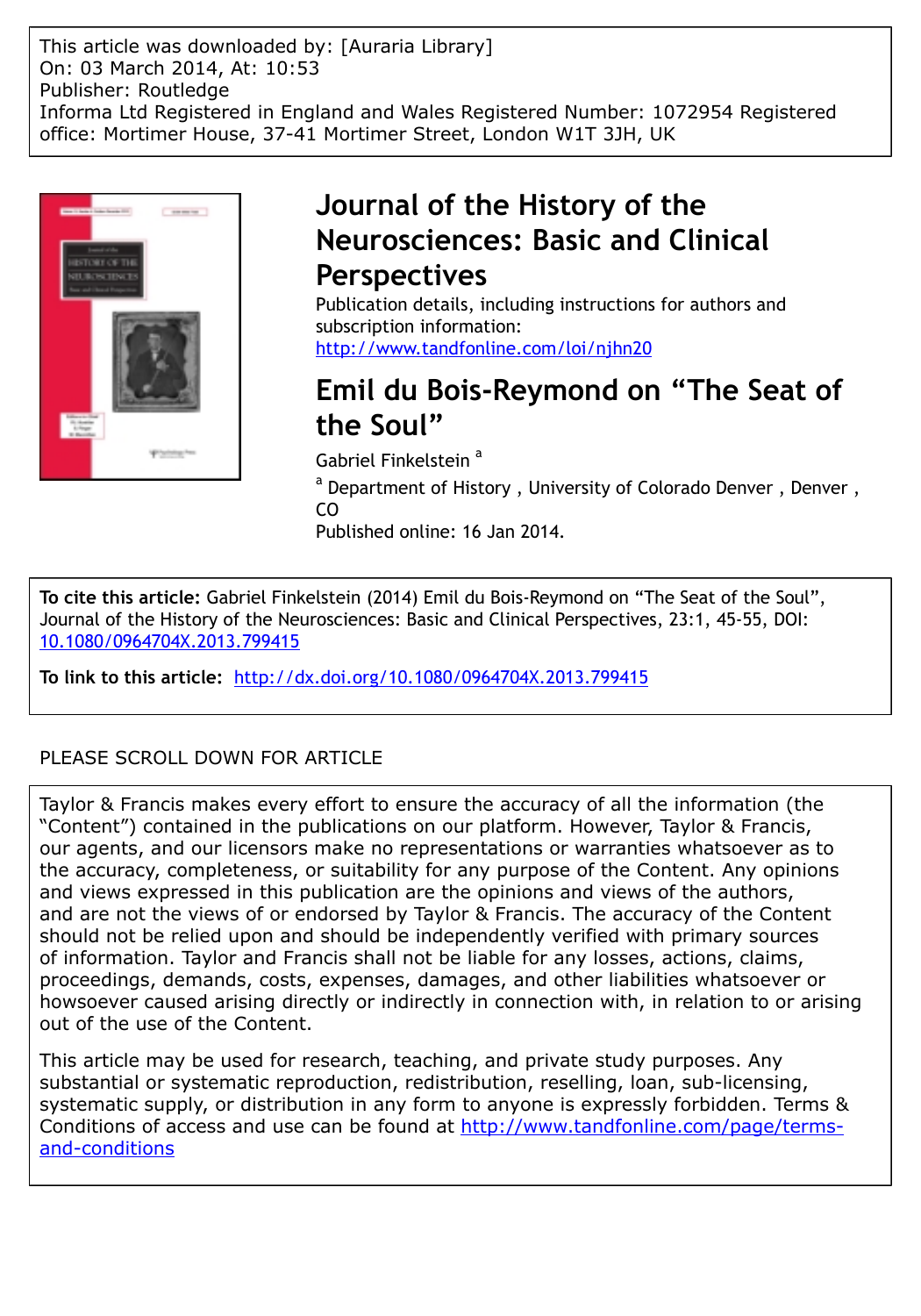

## **Emil du Bois-Reymond on "The Seat of the Soul"**

GABRIEL FINKELSTEIN

Department of History, University of Colorado Denver, Denver, CO

*The German pioneer of electrophysiology, Emil du Bois-Reymond (1818–1896), is generally assumed to have remained silent on the subject of the brain. However, the archive of his papers in Berlin contains manuscript notes to a lecture on "The Seat of the Soul" that he delivered to popular audiences in 1884 and 1885. These notes demonstrate that cerebral localization and brain function in general had been concerns of his for quite some time, and that he did not shy away from these subjects.*

**Keywords** du Bois-Reymond (Emil), seat of the soul, cerebral localization, popular lectures, history of neurophysiology, German science (nineteenth century), mind-body problem, consciousness, limits of science

#### **Introduction**

If physiology is the most elevated of theoretical sciences, inasmuch as it encompasses the loftiest of all problems, the origin of consciousness, the portion of physiology that has to do with the proximate conditions of consciousness on the other hand appears to be not only the loftiest but also the hardest. (E. du Bois-Reymond, 1880/1912a, p. 607)1

In the spring of 1877, the physiologist Emil du Bois-Reymond (1818–1896) embarked on a series of itinerant lectures. Tensions in South America had ruined the value of his investments, and with a large household to maintain, a salary that had stagnated, and costs that continued to rise, he found himself in need of extra income. Not that du Bois-Reymond was daunted by the prospect of addressing popular audiences: He regularly attracted crowds of hundreds to his classes at the University of Berlin, and his occasional discourses as Permanent Secretary to the Prussian Academy of Sciences and Dean and Rector of the university had made his name as an orator throughout Germany. Encouraged by this celebrity, he arranged a tour of scholarly societies in the rich towns of the Rhineland and the Ruhr. "Met with immense success here," he reported to his wife in English following his first performance, "but I'm fairly knocked up by 'those midnight carousals'" (E. du Bois-Reymond to J. du Bois-Reymond, March 31, 1877).<sup>2</sup>

Du Bois-Reymond's hosts were particularly interested in neuroscience; indeed, half the topics they requested dealt with the subject in some manner (du Bois-Reymond, 1884– 1885a). To meet this demand, he worked up a discussion *Über den Sitz der Seele, nach*

<sup>&</sup>lt;sup>1</sup>All translations are my own unless otherwise noted.

 $2$ Du Bois-Reymond was quoting Bulwer Lytton (1844, p. 161).

Address correspondence to Gabriel Finkelstein, Department of History, CB 182, University of Colorado Denver, P. O. Box 173364, Denver, CO 80217-3364, USA. E-mail: gabriel.finkelstein@ ucdenver.edu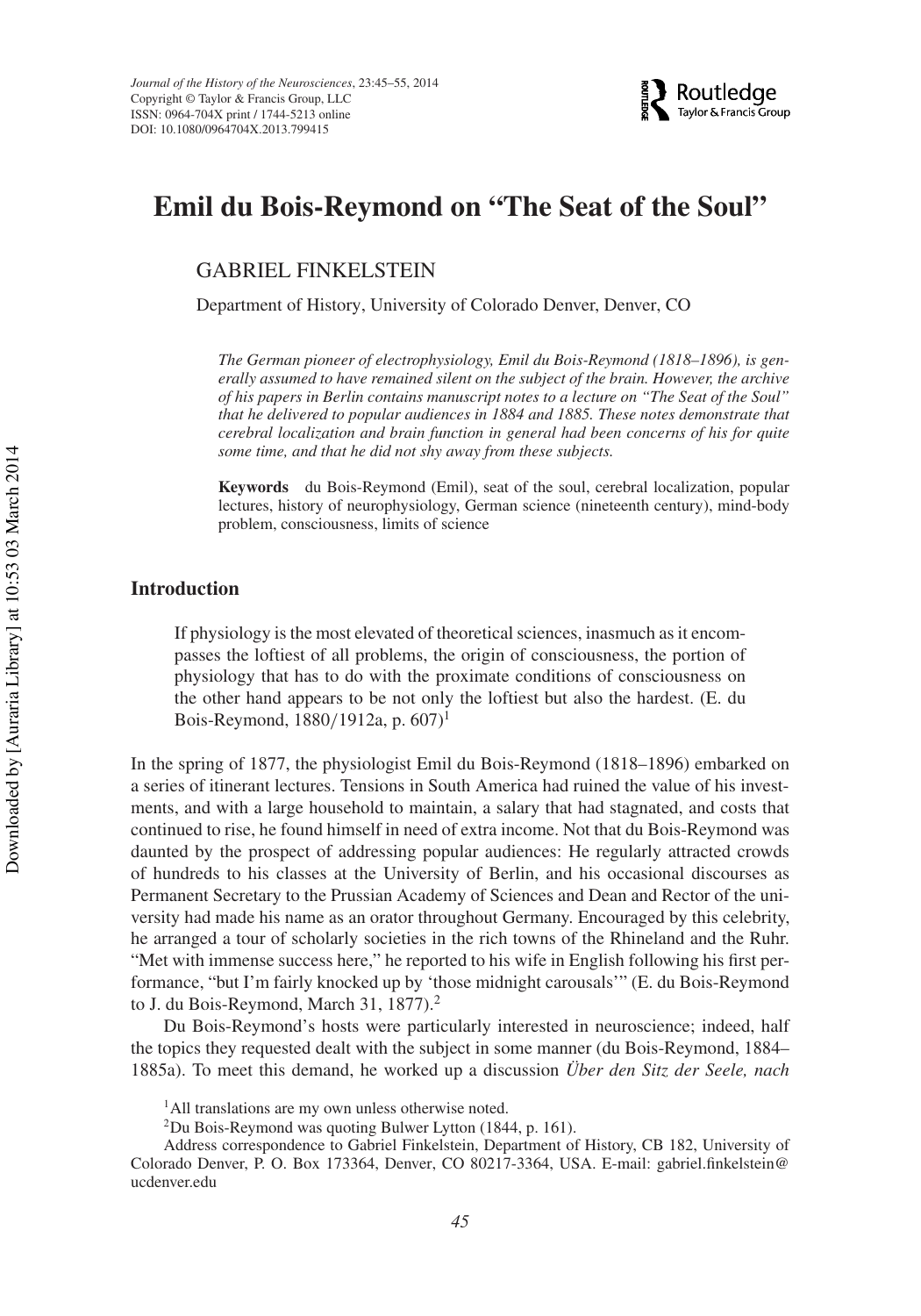*neueren Forschungen* [On the Seat of the Soul, According to the Latest Research], which he held on his final tours, initially at Coblenz on March 26, 1884, and then, as his last itinerant address, at Hamburg on October 26, 1885 (Richter to du Bois-Reymond, February 21, 1884; Eyssenhardt to du Bois-Reymond, August 20, 1885). His words never appeared in print, but manuscript notes and newspaper reports can be found among his papers (du Bois-Reymond, 1884–1885b; Anonymous, 1884; NN, 1885). These warrant our attention. Du Bois-Reymond has generally been considered silent on the subject of the brain, and what he said in these lectures on the history of cerebral localization—as well as what he *didn't* say—evidences the long thought that he, as one of the preeminent neuroscientists of his day, had given to the subject.

### **Who Was du Bois-Reymond?<sup>3</sup>**

Emil du Bois-Reymond is surely the most important forgotten intellectual of the nineteenth century. Born in Berlin to a family of Huguenot émigrés, du Bois-Reymond's star has fallen a long way from its zenith in the *Kaiserreich*, when his picture could be seen hanging for sale in the windows of bookstores alongside those of the Prussian Royal Family (Laforgue, 1996, p. 166). Contemporaries called him "the foremost naturalist of Europe" (Binns, 1880, p. 261), "the last of the encyclopedists" (Waller, 1902, p. 225), and "one of the greatest scientists Germany ever produced" (Anonymous, 1906, p. 489). "Gentlemen," he would tell his students only half in jest, "there are two outstanding physiologists in the world; the other one is at Leipzig" (Brooks, 1964, p. 221).4

Today, most people remember du Bois-Reymond as the standard-bearer of a mechanistic conception of life. During his lifetime, however, he was most famed for his research in neurophysiology. Du Bois-Reymond pioneered the use of instruments in the study of the nervous system, discovered the electrical transmission of nerve signals, linked structure to function in neural tissue, posited the improvement of neural connections with use and suggested a chemical means of synaptic communication. Although his theories soon fell by the wayside, his techniques remained in use well into the 1940s and paved the way for Alan Hodgkin (1914–1998) and Andrew Huxley's (1917–2012) elucidation of action potentials (Huxley & Hodgkin, 1952).

Du Bois-Reymond's discoveries translated into enormous prestige. He worked as a professor, dean, and rector at the University of Berlin, then the leading institution of higher education, where his stature as director of the Institute of Physiology and secretary of the Prussian Academy of Sciences attracted students from all over the world. Most came to listen to his popular surveys of anthropology and other recent sciences, but those who trained under his supervision went on to fill nearly every German professorship in physiology. The effect of this leadership was to center neuroscience in the curriculum of modern medicine (Kevles & Geison, 1995).

When he passed 40, du Bois-Reymond took up a second career in public speaking. Equally elegant in German, French, and English, he impressed listeners across Europe with his insight and erudition. Much like his mentor Alexander von Humboldt (1769–1859), du Bois-Reymond came to understand that popularizers of science "persist in the public mind as monuments of human progress long after the waves of oblivion have surged over the originators of the soundest research" (du Bois-Reymond, 1888/1912, p. 354). To this end,

<sup>3</sup>This section draws from the introduction to my forthcoming biography of Emil du Bois-Reymond.

<sup>4</sup>Referring to his friend and rival Carl Ludwig (1816–1895).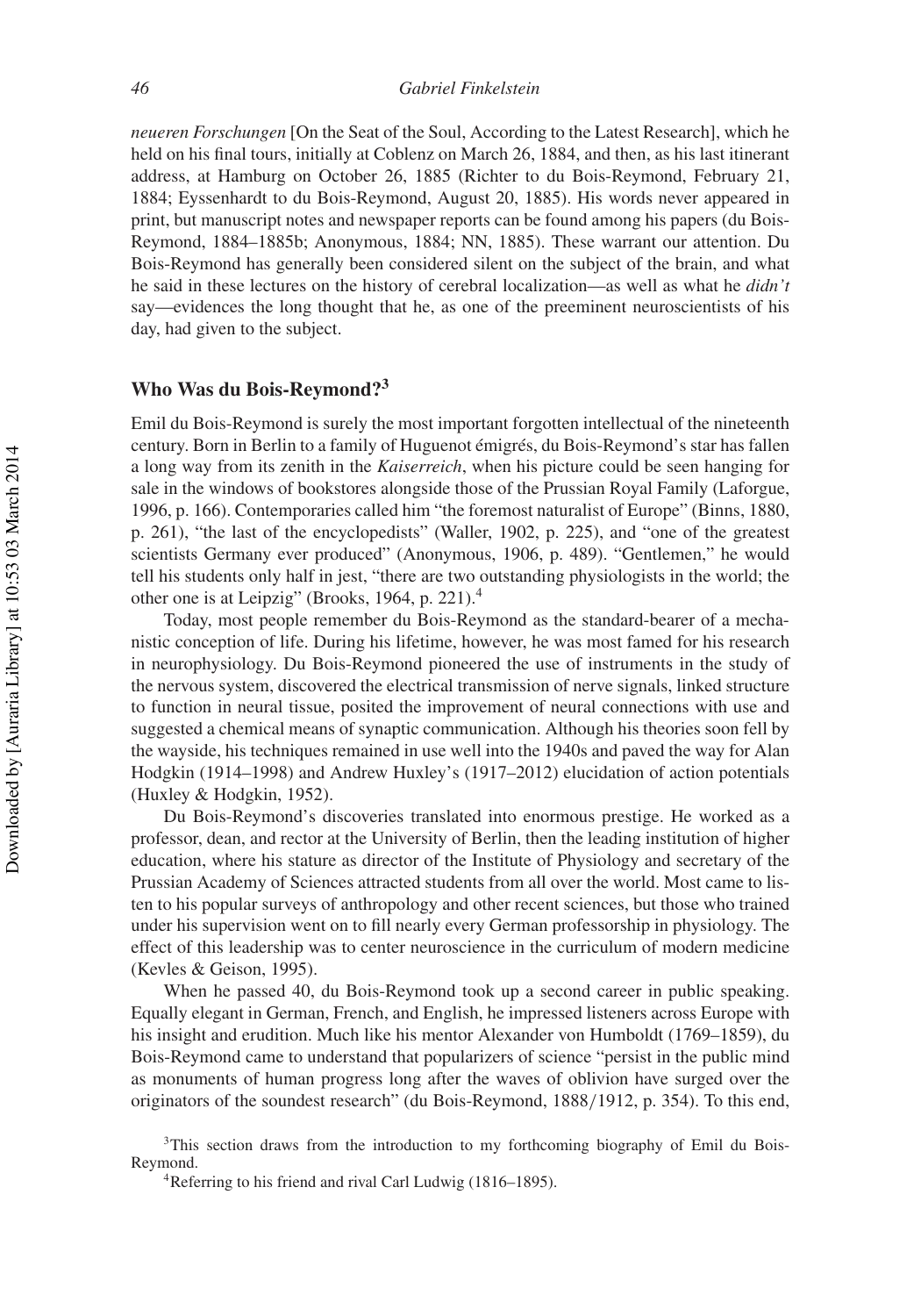he developed a course of lectures that seized on energy conservation and natural selection as the unifying principles of the age; other addresses introduced Darwin's theory to German audiences, rejected the inheritance of acquired characters and fought the specter of vitalism.

The most famous of his speeches addressed the mystery of consciousness. In 1872, in a keynote presentation to the Congress of German Scientists and Physicians on "The Limits of Natural Knowledge," and then in 1880, in a formal discourse to the Prussian Academy of Sciences on "The Seven Enigmas" of the universe, du Bois-Reymond insisted that science could never translate the workings of the brain into an account of conscious experience (du Bois-Reymond, 1872/1912, 1880/1912b). "*Ignorabimus*," he asserted—*we shall never know.*

Few of his contemporaries appreciated du Bois-Reymond's expression of resignation. Scientists chafed at the restraint of his outlook, clerics rejected the logic of his argument, philosophers resented the provocation of his inquiry, and journalists disparaged the caution of his pronouncements (Finkelstein, forthcoming). Ernst Haeckel (1834–1919) went so far as to brand him a traitor (Haeckel, 1874, p. 131; 1876, p. 24). Du Bois-Reymond's "seemingly humble but actually presumptuous *Ignorabimus*," the German naturalist proclaimed at the height of the *Kulturkampf* , "is the *Ignoratis* of the infallible Vatican and of the 'Black International' which it heads" (Haeckel, 1874, p. xiii).<sup>5</sup> William James (1842–1910) was only slightly more charitable. It was absurd for scientists like du Bois-Reymond "to indignantly deny that they are materialists," James declared in an early lecture in Boston, "merely because they admit that the servile relation of mind to matter that they so strenuously affirm to be the truth, is an incomprehensible truth" (James, 1878/1988, p. 23).

Du Bois-Reymond's talks on "The Seat of the Soul" concluded just as pessimistically as his earlier lectures on "The Limits of Natural Knowledge" and "The Seven Enigmas." Their main innovation was in their mode of analysis: Rather than consider the theoretical limits to science, they reviewed the history of ideas about the brain. This shift of focus is important. On the one hand, it elevated induction over deduction and, by implication, science over philosophy. And on the other hand, it rooted du Bois-Reymond's reflections on consciousness in a tradition of physiological dissent from religious orthodoxy (Henry, 1989; Thomson, 2004, p. 166). The very titles of du Bois-Reymond's lectures, with their emphasis on materiality and ignorance, reflected his skepticism toward the pieties of his day.

#### **"The Seat of the Soul" in 1884 and 1885**

Du Bois-Reymond began the first of his addresses with a review of classical conceptions of the soul. The Greeks and Romans equated it with breath, an identity could be seen in the terms *animus* (will or mind) and *anima* (air or life), both of which recalled  $\check{\alpha}v\varepsilon\mu o\varsigma$ , or wind. In the same way, the modern word *spirit* derived from the Latin *spirare*, to breathe, an association of life and air still present in the French expression *une femme spirituelle* (a witty woman) or in the folk custom of opening a window when someone dies (Smith et al., 2012).

The belief that the soul was located in the chest was reinforced by the fact that emotion made the heart pound, the diaphragm heave, and the stomach turn. Du Bois-Reymond

<sup>&</sup>lt;sup>5"</sup>If a savant happens to let fall conciliatory words, if he makes some remarks a little humbling to science, as Du Bois Reymond did at the Leipsic Congress; ... he is assailed as if he were some traitor to the cause of science who had gone over to the enemy and become an ally of the Jesuits" (Anonymous, 1878, p. 4).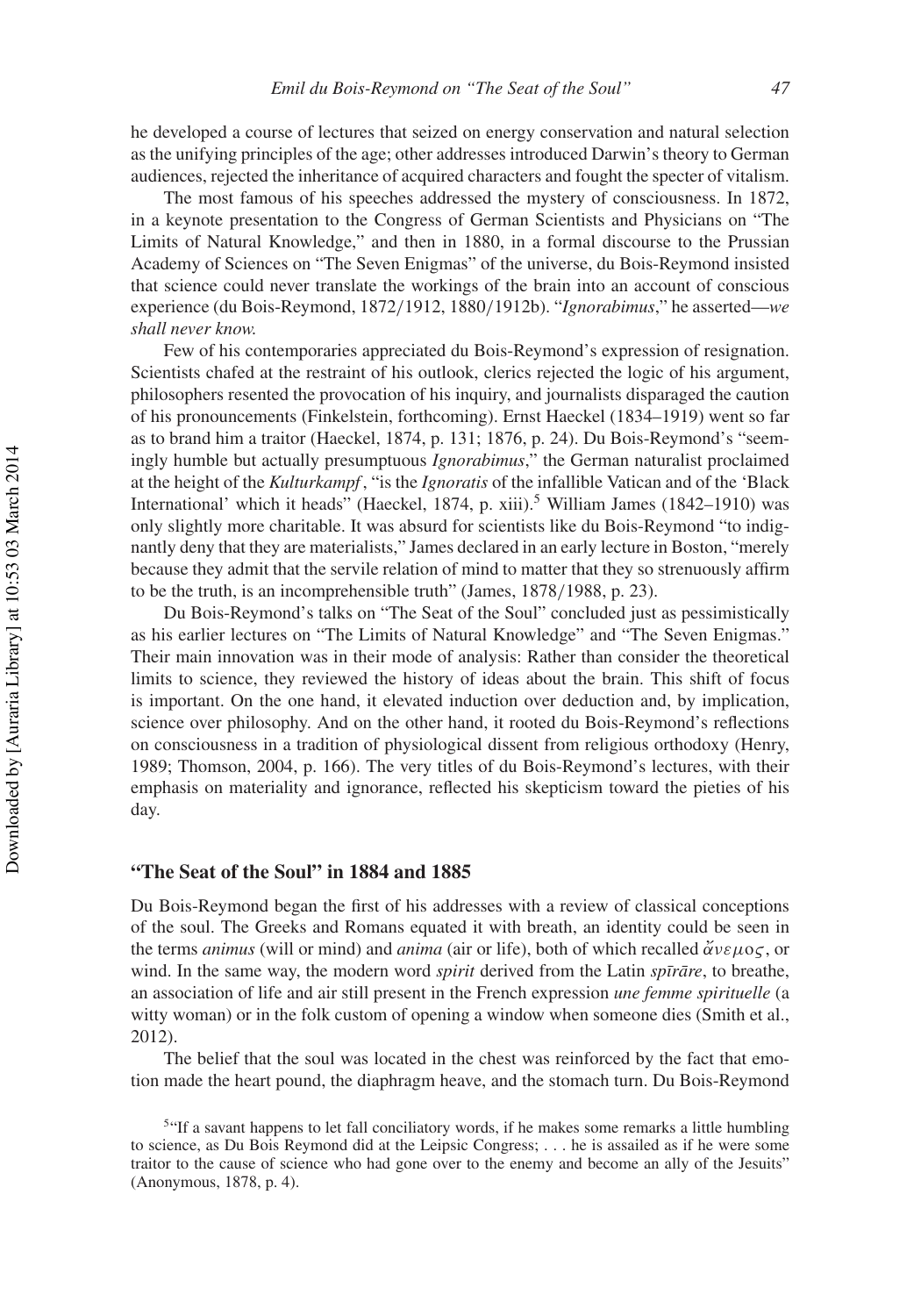recalled lines that Johann Wolfgang von Goethe (1749–1832) wrote on his own visit to Coblenz more than a century earlier:

*Sieh, diese Senne war so stark, Dies Herz so fast u. wild, Die Knochen voll von Rittermark*. . . (Düntzer, 1883, vol. 1, p. 249)

[Lo, these sinews were so strong, This heart so high and wild, These bones filled with nobility. . .]

This alliance of passion with the body led Aristotle (384 BC–322 BC) to locate sensation in the heart, in contrast to Alcmaeon (fifth century BC), Plato (424 BC–348 BC), and the Hippocratic physicians (460 BC–370 BC), who associated thought with the brain (Smith et al., 2012).

Plato's idealism reappeared in the writings of René Descartes (1596–1650), who famously divorced the mental from the material everywhere but in the pineal gland, or "the seat of the soul" (Finger, 2000, p. 78; Lokhorst, 2008; Bassiri, 2012). The French *savant* never quite spelled out how the mind interacted with the brain, though, which prompted one of his followers, Nicholas Malebranche (1638–1715), to posit God's continual intervention as the source of all change. In an alternative conception, Gottfried Wilhelm Leibniz (1646–1716) pictured the realms of mind and matter as essentially separate, correlated only by a harmony established at Creation.

Du Bois-Reymond considered all of these seventeenth-century philosophies— Descartes's dualism, Malebranche's occasionalism, and Leibniz's pre-established harmony—to be "patently untenable constructs" (du Bois-Reymond, 1884–1885b, Bl. 2r; Harrison, 2009). Their primary value lay in the impetus that they gave to the study of vertebrate anatomy, a tradition that left no doubt that the brain is the location of the mind. What was more, the neural tissue of lower organisms resembled that of the higher animals, a homology that pointed to the role of evolution in the origin of mind.

To illustrate this idea, du Bois-Reymond listed the relative weights of various brains in a ladder of species. As his audience might have suspected, fish, salamanders, and turtles ranked behind doves, rats, and apes. Pride of place among the animals, however, went to the canary, with a brain that commanded as much as a fifteenth of its total mass. Just as little could be concluded from absolute measures: horses had smaller brains than oxen, and men trailed elephants. Moreover, Rudolph Wagner (1805–1864) found that the brain of "a dull-witted day-laborer" weighed more than the brain of the mathematician Carl Friedrich Gauss (1777–1855), "one of the keenest minds of all time" (Broca, 1873, p. 38, quoted by Gould, 1996, p. 119). Similarly, Paul Broca (1824–1880) and Rudolf Virchow (1821–1902) showed that members of "lowly races" often possessed brains of considerable size (Virchow, 1888, p. 80; Hagner, 2003, pp. 209–214). There was no necessary relation between cerebral mass and mental ability.

Du Bois-Reymond then pointed out that the brains of mammals resembled those of people in nearly every aspect, except for the depth and number of their convolutions (La Mettrie, 1994, p. 36). Scientists attempted to correlate intelligence with these folds, but it turned out that the cortexes of dogs and foxes were smoother than those of cattle (Hagner, 2003, pp. 206–207). This did not dissuade Franz Joseph Gall (1758–1828) from claiming that the size, and hence the power, of various "cortical organs" could be read from the outlines of the skull (van Wyhe, 2004). Unfortunately, Gall's system was notoriously bad at predicting character: By his lights, Hermann von Helmholtz (1821–1894) should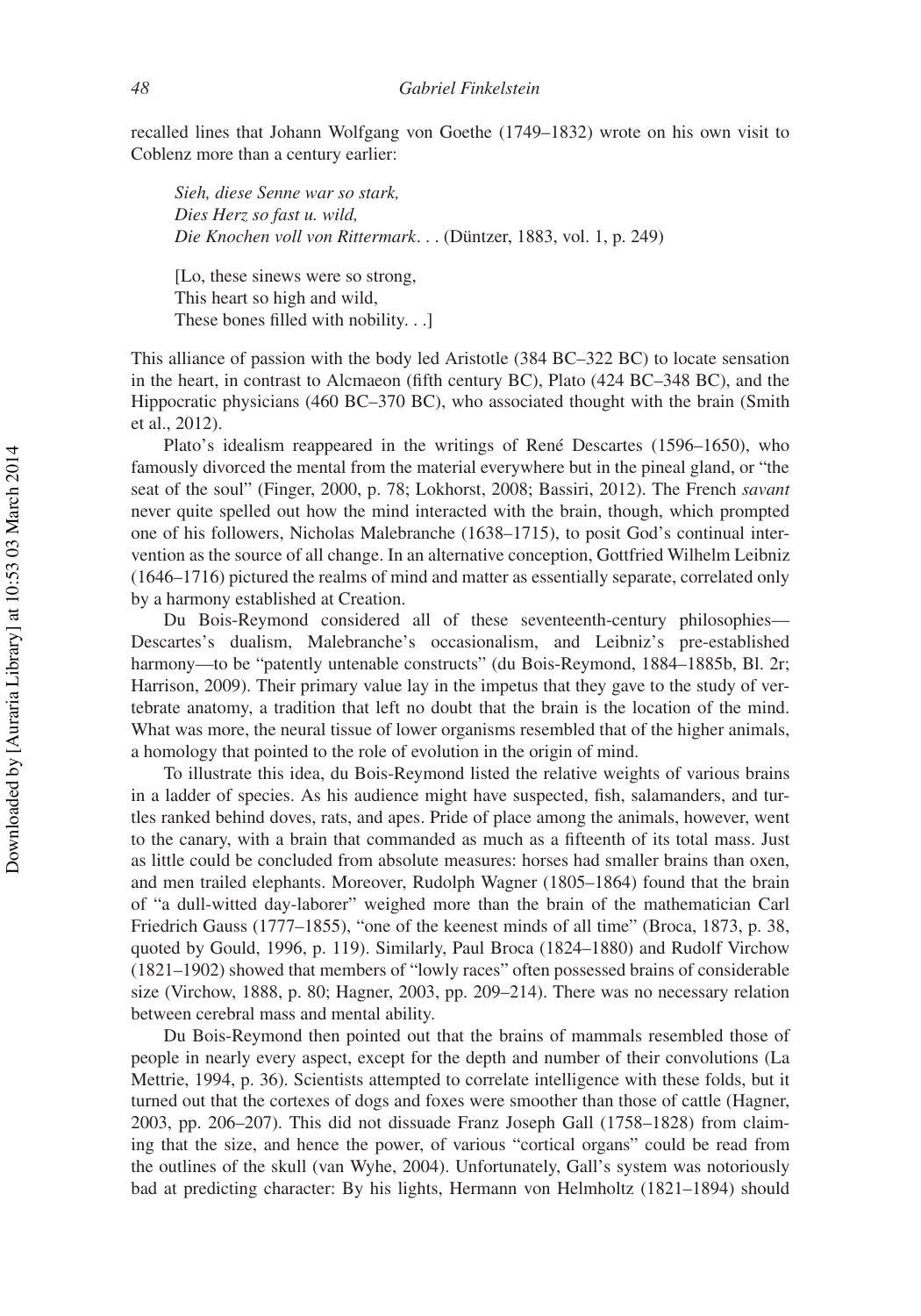have lacked mathematical talent and du Bois-Reymond any sense of reason. August von Kotzebue (1761–1819) was entirely right to satirize the phrenologist in his play *The Organs of the Brain* (Kotzebue, 1806; Cumston, 1909).

Du Bois-Reymond reminded his listeners that, for all the problems of Gall's theory, it had linked mental activity to the cerebral cortex (Swazey, 1970, p. 219). Evidence for this connection was overwhelming: Encephalitis gave rise to delirium, pressure on the brain brought about syncope, ablation of the frontal lobes produced somnolence, and microcephalism resulted in idiocy (Zimmerman, 2001, pp. 75–77). These observations, combined with inferences from comparative anatomy, led Carl Gustav Carus (1789–1869) to postulate that the forebrain governed thought, the midbrain mood, and the hindbrain will (Feremutsch, 1951; Hagner, 1997, pp. 314–320; Verplaetse, 2009, pp. 49–53). Carus's midcentury cranioscopy proved to be little better at isolating mental function than Gall's; still, it did anticipate Broca's discovery that damage to the left frontal lobe impaired the power of speech (Jacyna, 1999, p. 9; Finger & Roe, 1999).6

Additional correlations of brain and mind followed suit. In 1870, Gustav Fritsch (1838–1927) and Eduard Hitzig (1839–1907) located a portion of a dog's cortex that induced muscular twitches when stimulated by electricity, and in 1878 another one of du Bois-Reymond's students, Hermann Munk (1839–1912), ascertained that damage to the occipital lobes rendered dogs and monkeys blind (Fritsch & Hitzig, 1870; Munk, 1881). Munk described two forms of visual impairment: "psychic blindness," in which the animals could see but not recognize, and "cortical blindness," in which they could not see at all. These findings, du Bois-Reymond explained to his audience, accounted for atrophy of the visual cortex in brains of the sightless (Polyak, 1957, pp. 149–152, 179–184; Gross, 1999, pp.  $69-71$ ).<sup>7</sup> What was more, Munk had identified areas of the cortex responsible for hearing, even down to the pitch of the sound (du Bois-Reymond, 1884–1885b, Bl. 4; Munk, 1881, pp. 54, 92; James, 1890, vol. 1, pp. 41–65; Finger, 1994, pp. 131, 141, 172–173, 184).

Such progress in cerebral topography begged the question of how the "material soul," as du Bois-Reymond phrased it, received sensations and initiated movement. Scientists knew that neural signals altered the metabolism of cerebral ganglia, but the relationship between cortical activity and mental experience remained a mystery. As Leibniz famously stated, even if the machinery of our brain were enlarged in all its proportions, "so that we could go into it as one might a mill, we would still find nothing but parts jostling each other, and never anything by which perception could be explained" (du Bois-Reymond, 1880/1912b, pp. 77–78). "In a world made up of matter in motion," du Bois-Reymond asserted, "the movements of the cerebral molecules are like a dumb show" (du Bois-Reymond, 1872/1912, p. 460). Nothing in their behavior could ever transport us into the realm of consciousness. The seat of the soul was therefore beyond our ken (du Bois-Reymond, 1884–1885b, Bl. 4v).

#### **Reception and Significance**

Signs are small measurable things, but interpretations are illimitable. (Eliot, 1872, p. 16)

Du Bois-Reymond's lecture on "The Seat of the Soul" generated two extensive reviews. The first, which appeared in a Catholic daily from Coblenz, paired his admission of

<sup>6</sup>Following his student Eduard Hitzig, du Bois-Reymond designated Broca's area as "the back part of the third frontal convolution on the left." Like Hitzig, he credited Dax in this history of aphasia but misspelled his name "Dakse" (1884–1885b, Bl. 5v).

<sup>7</sup>As well as homonymous hemianopsia.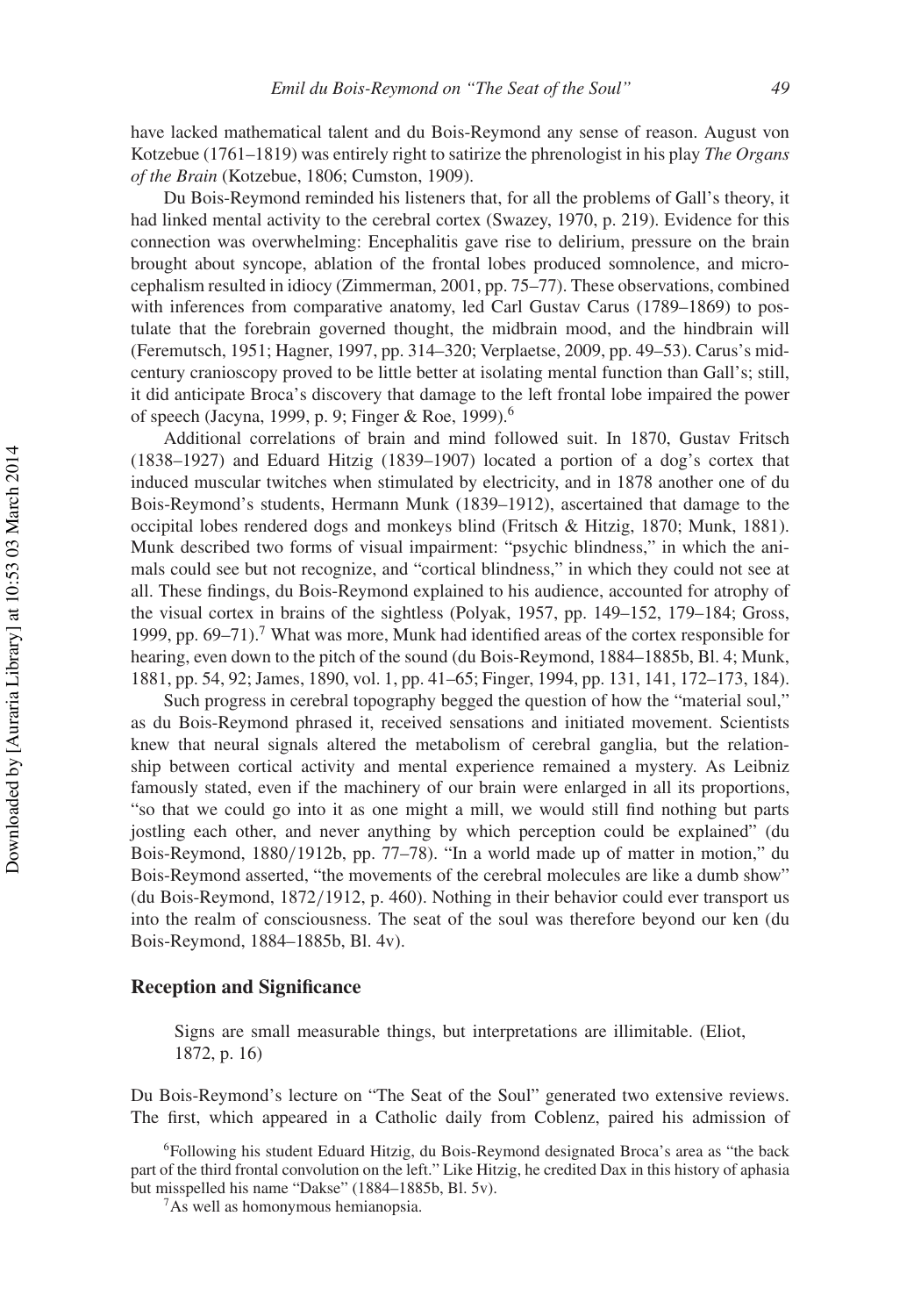ignorance with a colleague's opposing claims that the mind "could be bound mathematically hand and foot" (Anonymous, 1884, citing Jäger, 1884-1885, vol. 1, p. 406).8 Such offhand scientific judgments, the author contended, only fostered a "shallow and empty skepticism" (Anonymous, 1884). The second article, which appeared in a Liberal newspaper from Hamburg, restricted itself to a simple description of du Bois-Reymond's remarks, a wise policy for retaining conservative readers in a time when Bismarck was realigning his policies towards the Right (NN, 1885; Mommsen, 1993, pp. 560–602).

These reviews of du Bois-Reymond's lecture indicate the degree to which neuroscience divided the public at the end of the nineteenth century. Catholics in Austria and France attacked phrenology for undermining the Cartesian doctrine of the unity of the soul, and radicals in France and Britain championed Broca's discoveries for offering a material basis to consciousness (Clarke & Jacyna, 1987, pp. 234–307; Jacyna, 1981; Harrington, 1987, pp. 35–49). The debate over neuroscience polarized scientists in Germany as well: In Berlin, Eduard Hitzig endorsed an autocratic system of cerebral hierarchies, whereas in Strassburg, Friedrich Goltz (1834–1902) espoused a more democratic model of neurological competence.

Du Bois-Reymond took a moderate position amidst all the controversy. He plainly favored the localization of sensory and motor centers, but he backed away from the suggestion that the mind could be resolved into the functions of the brain. In this regard, his lecture belies Philip Pauly's contention that neurological ideas in Imperial Germany reflected a division between the authoritarian Germany of the Prussian bureaucracy, on the one hand, and the liberal Germany of provincial culture, on the other (Pauly, 1983). Despite working his entire career in Berlin, du Bois-Reymond felt little enthusiasm for Bismarck. The "Theory of the Two Germanies" did not extend to the brain (Meinecke, 1915, p. 628; Digeon, 1959, pp. 364–365; Savage, 1970).

"The Seat of the Soul" is instructive for what it did not say as much as for what it did. Du Bois-Reymond did not discuss British investigations, and, apart from a brief mention of Broca, he ignored French research as well. These omissions were deliberate. The Scottish neurologist David Ferrier (1843–1928) initially refused to acknowledge fully the precedence of Fritsch and Hitzig, and Claude Bernard (1813–1878) was notorious for spurning the work of foreigners (Gross, 1999, p. 88; 2009, p. 108; Finkelstein, 2003, pp. 298–300). As far as du Bois-Reymond was concerned, French and British neuroscience remained mired in provincial ignorance (du Bois-Reymond, 1855, p. 736; Sechenov, 1965, p. 80; Brazier, 1959–1960, Vol. 1, p. 21). Interestingly, his opinion was often seconded abroad (Donders, 1880, p. 19).<sup>9</sup> "Paul Bert's misfortune," the neurologist Jules Soury confided to Maurice Barrès over dinner, "is that he ignored German. There's no progress in science for those who ignore German" (Barrès, 1929–1957, vol. 1, p. 81).<sup>10</sup> Similarly, Darwin's physician, Henry Bence Jones (1813–1873), despaired of how little his compatriots knew of du Bois-Reymond's work (Bence Jones to du Bois-Reymond, December 28,

<sup>8</sup>Jäger also championed wearing woolen underwear, a practice that du Bois-Reymond ridiculed (Du Bois-Reymond to Singer, April 18, 1884, in Singer, 1885, pp. 3–4).

<sup>&</sup>lt;sup>9</sup>"Here [in Berlin] it's astonishing to read in French journals of the discovery of facts long known in Germany and professed in all its universities. Everything done in France is known perfectly here, since a researcher can only claim to be one in Germany if he knows French and English (and those like [Johannes] Müller who know Italian and Swedish in addition aren't uncommon)" (Claparède, 1971, p. 17, my translation). Trips to conventions in France and Britain did nothing to change du Bois-Reymond's opinion (du Bois-Reymond, 1884, p. 63; du Bois-Reymond, 1882/1912).

<sup>&</sup>lt;sup>10</sup>The physiologist and politician Paul Bert (1833–1886) was Claude Bernard's best student.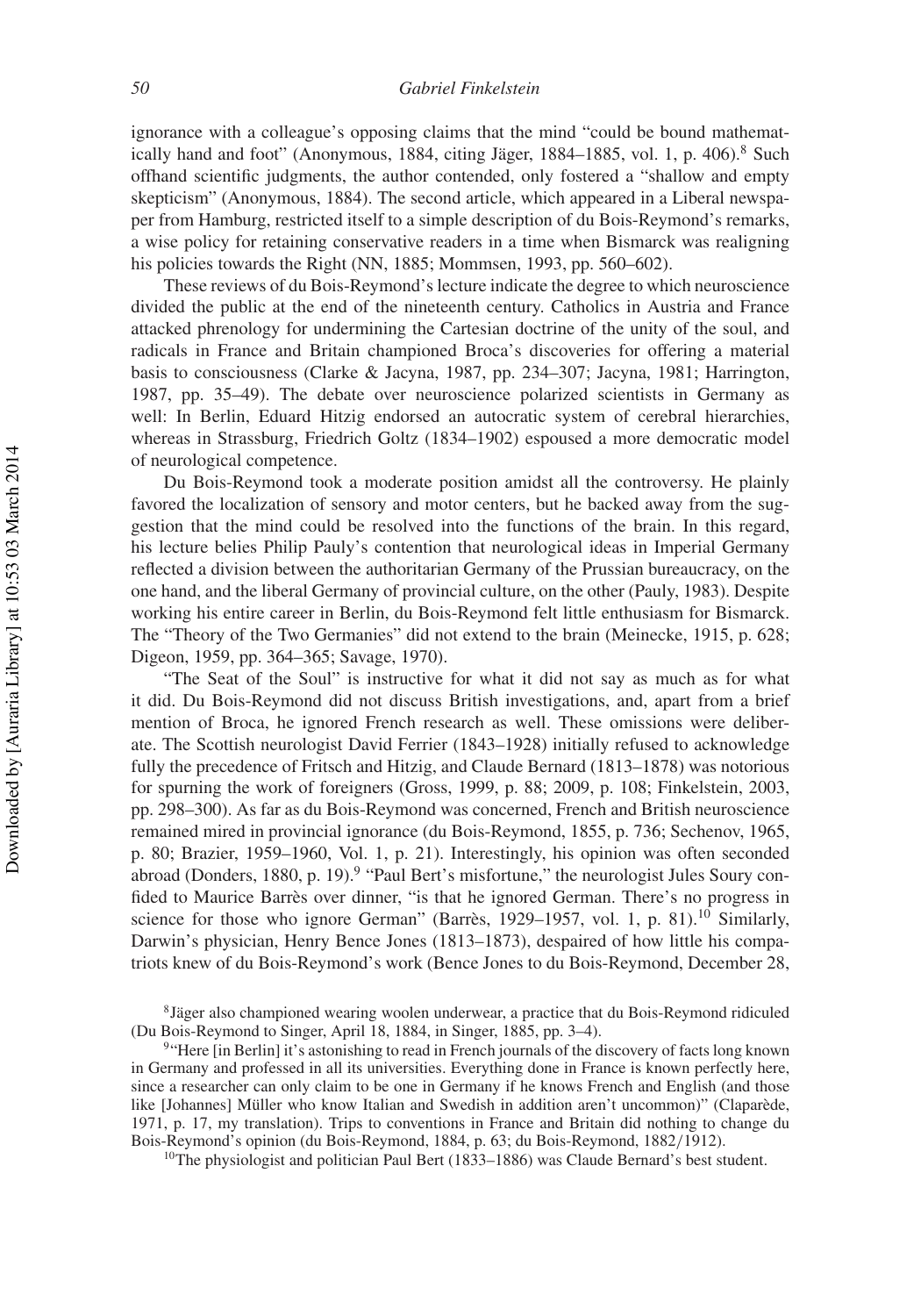1852, Bl. 139–141). "The fact here is that we don't love science" (Bence Jones to du Bois-Reymond, May 1, 1853, Bl. 153–155). Du Bois-Reymond agreed. "There is something rather pleasant," he wrote back to his friend, "in the thought that in Germany we have a whole department of science, teeming with discoveries of the deepest interest, of which not a soul, excepting you, has an idea in England" (du Bois-Reymond to Bence Jones, July 24, 1863, Bl. 70–71). He was even plainer in letters to his wife. "Divine people, these English scholars—a lack of critical insight and factual knowledge that beggars all understanding. A Prussian schoolmaster has more clue than the entire Royal Society" (E. du Bois-Reymond to J. du Bois-Reymond, March 6, 1853). Du Bois-Reymond saw little point in touting foreign findings to his German audience.

The most significant aspect of "The Seat of the Soul" was its narrative of neuroscience. Du Bois-Reymond began with classical anatomy, touched on French medicine and ended with German physiology, a radical simplification of the history of the field. He made no mention of the physiologist Sigmund Exner (1846–1926), for example, even though his best friend, Ernst Brücke (1819–1892), repeatedly praised Exner in letters sent from Vienna (Brücke to du Bois-Reymond, September 17, 1880, November 23, 1880, July 17, 1880, May 28, 1882, March 22, 1885, in Brücke, 1978, Vol. 1, pp. 230–231, 232, 234–235, 238–239, 258; Exner, 1881; Coen, 2007, pp. 102–104). Neither did he discuss Carl Wernicke (1848–1905) or Theodor Meynert (1833–1892), psychiatrists who traced pathologies of speech and thought to the cellular structure of the brain. He also ignored John Hughlings Jackson's (1835–1911) work on syphilis, aphasia, and epilepsy, despite the evidence that they provided for cerebral localization (Steinberg, 2009). Unlike Bernard, du Bois-Reymond ranked experiment over observation, and Prussian experiment ranked highest of all (Bernard, 1957, p. 199; Jardine, 1992, 1997; Finkelstein, forthcoming). There was nothing particularly remarkable about his bias: du Bois-Reymond's colleagues all presented histories of neuroscience in their own image. The difference is that we have tended to take du Bois-Reymond's version at face value. Most neuroscientists continue to repudiate metaphysical dualism, just as most presume a relation between neural structure and mental function. And as to the larger question of whether understanding the brain will ever elucidate consciousness, du Bois-Reymond's doubts have yet to be quelled (Smith & Whitaker, forthcoming).

#### **References**

Anonymous (1878): The literature of German materialism. *The Times*, November 7, p. 4.

Anonymous (1884): Vortrag Du Bois-Reymond's über den Sitz der Seele. I. II. *Coblenzer Volkszeitung*, Nr. 71, Wednesday, 26 March; Nr. 72, Thursday, 27 March, Staatsbibliothek zu Berlin, Preußischer Kulturbesitz, Haus Potsdamer Straße, Handschriftenabteilung, Nachlaß du Bois-Reymond, K. 4 M. 1 Nr. 10.

Anonymous (1906): Emil du Bois-Reymond. In: Peck HT, Gilman DC, Colby FM, eds., *The New International Encyclopædia*. New York, Dodd, Mead, Vol. 6., p. 489.

Barrès M (1929–1957): *Mes cahiers* (16 vols.). Paris, Plon.

Bassiri N (2012): Material translations in the Cartesian brain. *Studies in History and Philosophy of Biological and Biomedical Sciences* 43: 244–255.

Bence Jones H (1851–1872). Correspondence with Emil du Bois-Reymond, Staatsbibliothek zu Berlin, Preußischer Kulturbesitz, Haus Potsdamer Straße, Handschriftenabteilung, Sammlung Darmstadter, SD 3k 1852 (3).

Bernard C (1957): *An Introduction to the Study of Experimental Medicine* (Greene HC, trans.). New York, Dover.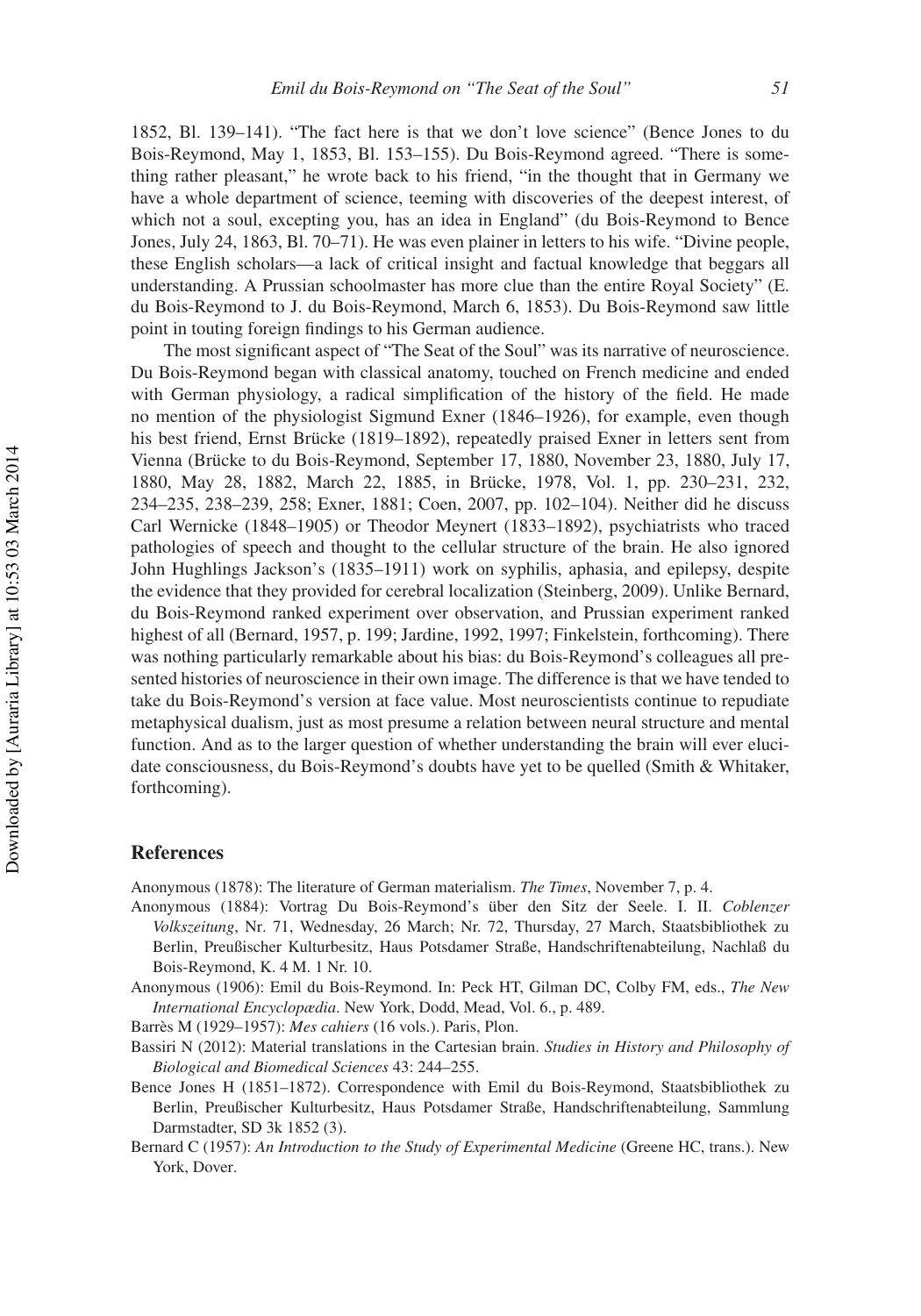Binns W (1880): Science, theology, and the evolution of man. *The Modern Review* 1: 245–278.

- Brazier MAB (1959–1960): The historical development of neurophysiology. In: Field J, ed., *Handbook of Physiology: A Critical Presentation of Physiological Knowledge and Concepts*. Washington, D.C., American Physiological Society, Vol. 1, pp. 1–58.
- Broca P (1873): Sur les crânes de la caverne de l'Homme-Mort (Lozère). *Revue d'anthropologie* 2: 1–53.
- Brooks FG (1964): Charles Wardell Stiles. *Systematic Zoology* 13: 220–226.
- Brücke EW von (1978): *Briefe an Emil du Bois-Reymond* (Brücke H, Hilger W, Walter Höflechner, and Wolfram W. Swoboda, eds., 2 vols.). Graz, Akademische Druck- u. Verlagsanstalt.
- Bulwer Lytton E (1844): *Pelham; or, the Adventures of a Gentleman*. London, Colburn.
- Claparède R-E (1971): *Lettres de René-Edouard Claparède (1832–1871)* (Morsier G, ed.). Basel, Stuttgart, Schwabe.
- Clarke E, Jacyna LS (1987): *Nineteenth-Century Origins of Neuroscientific Concepts*. Berkeley, Los Angeles, London, University of California Press.
- Coen DR (2007): *Vienna in the Age of Uncertainty: Science, Liberalism, and Private Life*. Chicago, London, University of Chicago Press.
- Cumston CG (1909): An analysis of Kotzebue's "Die Organe des Gehirns." *St. Paul Medical Journal* 11: 586–595.
- Digeon C (1959): *La Crise allemande de la pensée française, 1870–1914*. Paris, Presses Universitaires de France.
- Donders FC (1880): Discours d'ouverture. *Congrès Périodique International des Sciences Médicales. 6me Session, Amsterdam, Septembre 1879. Compte-rendu* 1-2: 15–37.
- du Bois-Reymond E (1863): Correspondence with Henry Bence Jones. Emil du Bois-Reymond to Henry Bence Jones, 24 July 1863, Staatsbibliothek zu Berlin, Preußischer Kulturbesitz, Haus Potsdamer Straße, Handschriftenabteilung, Sammlung Darmstadter, SD 3k 1852 (4).
- du Bois-Reymond E (1852–1895): Correspondence with Jeannette du Bois-Reymond, Staatsbibliothek zu Berlin, Preußischer Kulturbesitz, Haus Potsdamer Straße, Handschriftenabteilung, Dep. 5 K. 11 Nr. 5.
- du Bois-Reymond E (1855): Elektrophysiologie. *Fortschritte der Physik im Jahre 1850 und 1851. Dargestellt von der Physikalischen Gesellschaft zu Berlin* 6–7: 727–767.
- du Bois-Reymond E (1858–1895): Notes on Contemporary Science. Staatsbibliothek zu Berlin, Preußischer Kulturbesitz, Haus Potsdamer Straße, Handschriftenabteilung, Nachlaß du Bois-Reymond, K. 9 M. 6.
- du Bois-Reymond E (1872/1912): Über die Grenzen des Naturerkennens. In der zweiten allgemeinen Sitzung der 45. Versammlung Deutscher Naturforscher und Ärzte zu Leipzig am 14. August 1872 gehaltener Vortrag. In: du Bois-Reymond E, ed., *Reden*. Leipzig, Veit, Vol. 1, pp. 441–473.
- du Bois-Reymond E (1880/1912a): Antwort auf die in der Leibniz-Sitzung der Akademie der Wissenschaften am 8. Juli 1880 gehaltenen Antrittsreden der HH. Simon Schwendener, Wilhelm Eichler und Hermann Munk. In: du Bois-Reymond E, ed., *Reden*. Leipzig, Veit, Vol. 2, pp. 602–608.
- du Bois-Reymond E (1880/1912b): Die sieben Welträtsel. In der Leibniz-Sitzung der Akademie der Wissenschaften am 8. Juli 1880 gehaltene Rede. In: du Bois-Reymond E, ed., *Reden*. Leipzig, Veit, Vol. 2, pp. 65–98.
- du Bois-Reymond E (1882/1912): Die Britische Naturforscherversammlung zu Southampton im Jahre 1882. In: du Bois-Reymond E, ed. *Reden*. Leipzig, Veit, Vol. 2, pp. 210–211.
- du Bois-Reymond E (1884): Auszug aus dem Protocoll der fünften Plenar-Sitzung des internationalen Congresses der Elektriker zu Paris am 28. September 1881. *Archiv für Anatomie und Physiologie: Physiologische Abtheilung* 1–2: 63–69.
- du Bois-Reymond E (1884–1885a): Table of Itinerant Lectures. Staatsbibliothek zu Berlin, Preußischer Kulturbesitz, Haus Potsdamer Straße, Handschriftenabteilung, Nachlaß du Bois-Reymond, K. 8 M. 2 Nr. 1 Bl. 6.
- du Bois-Reymond E (1884–1885b): Über den Sitz der Seele, nach neueren Forschungen. Staatsbibliothek zu Berlin, Preußischer Kulturbesitz, Haus Potsdamer Straße, Handschriftenabteilung, Nachlaß du Bois-Reymond, K. 8 M. 2 Nr. 11 Bl. 1–6.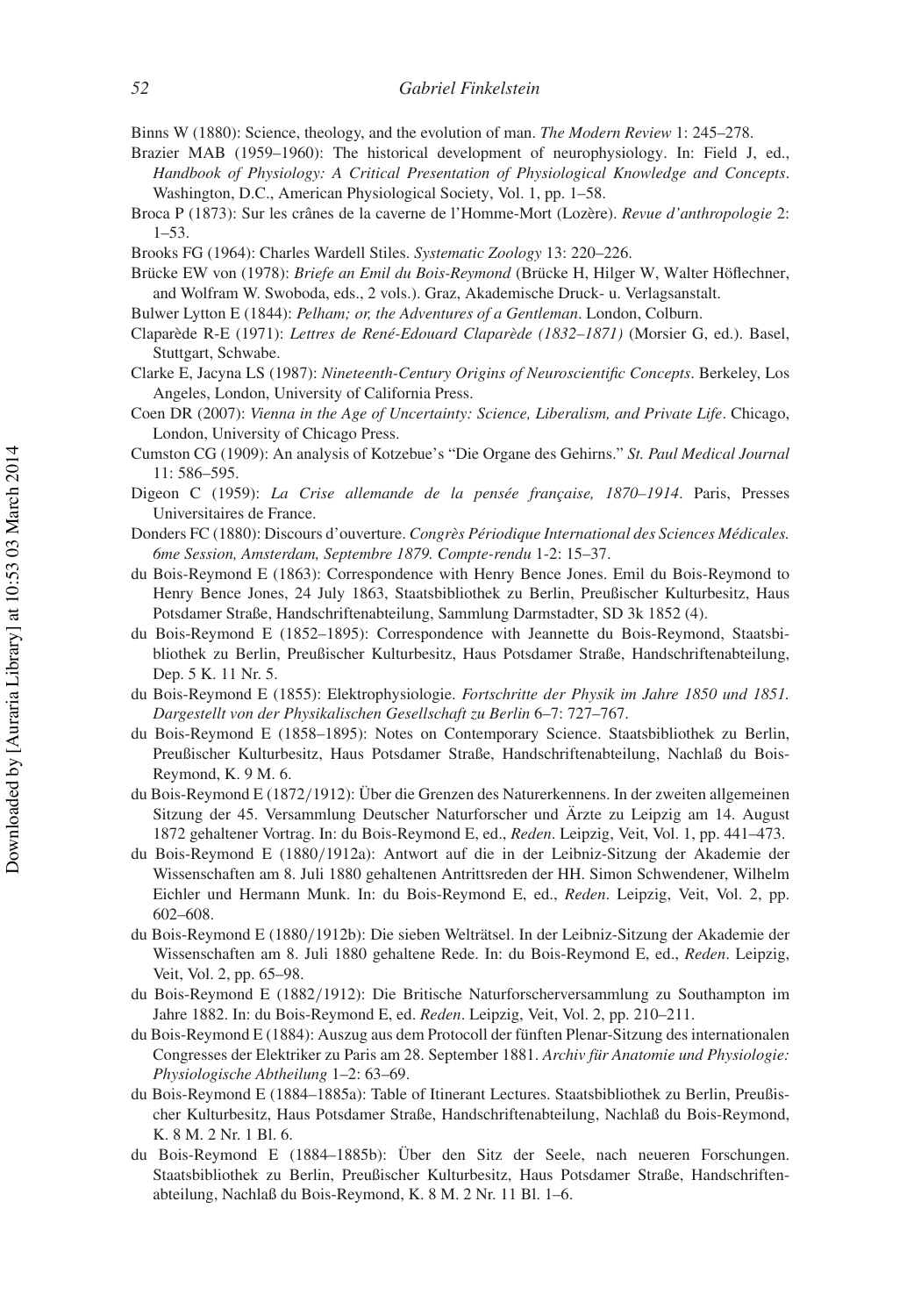- du Bois-Reymond E (1888/1912): Adelbert von Chamisso als Naturforscher. In der Leibniz-Sitzung der Akademie der Wissenschaften zu Berlin am 28. Juni 1888 gehaltene Rede. In: du Bois-Reymond E, ed., *Reden*. Leipzig, Veit, Vol. 2, pp. 353–389.
- Düntzer H (1883): *Life of Goethe*. (Lyster TW, trans.). London, Macmillan.
- Eliot G (2000): *Middlemarch* (Hornback B, ed.). New York, London, Norton.
- Exner S (1881): *Untersuchungen über die Localisation der Functionen in der Großhirnrinde des Menschen*. Vienna, Braunmüller.
- Eyssenhardt FR to du Bois-Reymond E. Hamburg (1885, August 20): Staatsbibliothek zu Berlin, Preußischer Kulturbesitz, Haus Potsdamer Straße, Handschriftenabteilung, Nachlaß du Bois-Reymond, K. 8 M. 2 Bl. 64.
- Feremutsch K (1951): Die Grundzüge der Hirnanatomie bei Carl Gustav Carus (1789–1869): Ein Beitrag zur Geschichte der Medizin und der Naturwissenschaften des beginnenden 19. Jahrhunderts. *Centarus* 2: 52–85.
- Finger S (1994): *Origins of Neuroscience: A History of Explorations into Brain Science.* New York, Oxford, Oxford University Press.
- Finger S (2000): *Minds Behind the Brain: A History of the Pioneers and Their Discoveries*. Oxford, New York, Oxford University Press.
- Finger S, Roe D (1999): Does Gustave Dax deserve to be forgotten?: The temporal lobe theory and other contributions of an overlooked figure in the history of language and cerebral dominance. *Brain and Language* 69: 16–30.
- Finkelstein G (2003): M. du Bois-Reymond goes to Paris. *British Journal for the History of Science* 36: 261–300.
- Finkelstein G (forthcoming): *Emil du Bois-Reymond: Neuroscience, Self, and Society in Nineteenth Century Germany*. Cambridge, London, MIT Press.
- Fritsch G, Hitzig E (1870): Über die elektrische Erregbarkeit des Großhirns. *Archiv für Anatomie, Physiologie und wissenschaftliche Medizin* 37: 300–322.
- Gould SJ (1996): *The Mismeasure of Man*. New York, London, Norton.
- Gross CG (1999): *Brain, Vision, Memory: Tales in the History of Neuroscience*. Cambridge, London, MIT Press.
- Gross CG (2009): *A Hole in the Head: More Tales in the History of Neuroscience*. Cambridge, London, MIT Press.
- Haeckel E (1874): *Anthropogenie, oder, Entwickelungsgeschichte des Menschen. Gemeinverständliche wissenschaftlich Vorträge über die Grundzüge der menschlichen Keimes-und Stammes-Geschichte*. Leipzig, Wilhelm Engelmann.
- Haeckel E (1876): *Die Perigenesis der Plastidule, oder die Wellenzeugung der Lebenstheilchen. Ein Versuch zur mechanischen Erklärung der elementaren Entwickelungs-Vorgänge*. Berlin, Reimer.
- Hagner M (1997): *Homo cerebralis: Der Wandel vom Seelenorgan zum Gehirn*. Berlin, Berlin Verlag.
- Hagner M (2003): Skulls, brains, and memorial culture: On cerebral biographies of scientists in the nineteenth century. *Science in Context* 16: 195–218.
- Harrington A (1987): *Medicine, Mind, and the Double Brain*. Princeton, Princeton University Press.
- Harrison P (2009): Myth 12: That René Descartes originated the mind-body distinction. In: Numbers RL, ed., *Galileo Goes to Jail and Other Myths About Science and Religion*. Cambridge, London, Harvard University Press, pp. 107–114.
- Henry J (1989): The matter of souls: Medical theory and theology in seventeenth-century England. In: French R, Wear A, eds., *The Medical Revolution of the Seventeenth Century*. Cambridge, New York, Cambridge University Press, pp. 87–113.
- Huxley AL, Hodgkin AF (1952): Measurement of current-voltage relations in the membrane of the giant axon of Loligo. *Journal of Physiology* 1: 424–448.
- Jacyna LS (1981): The physiology of mind, the unity of nature, and the moral order in Victorian thought. *British Journal for the History of Science* 14: 109–132.
- Jacyna LS (1999): The 1874 aphasia debate in the *Berliner Gesellschaft für Anthropologie* . *Brain and Language* 69: 5–15.
- Jäger G (1884–1885): *Entdeckung der Seele*. Leipzig, Ernst Günther.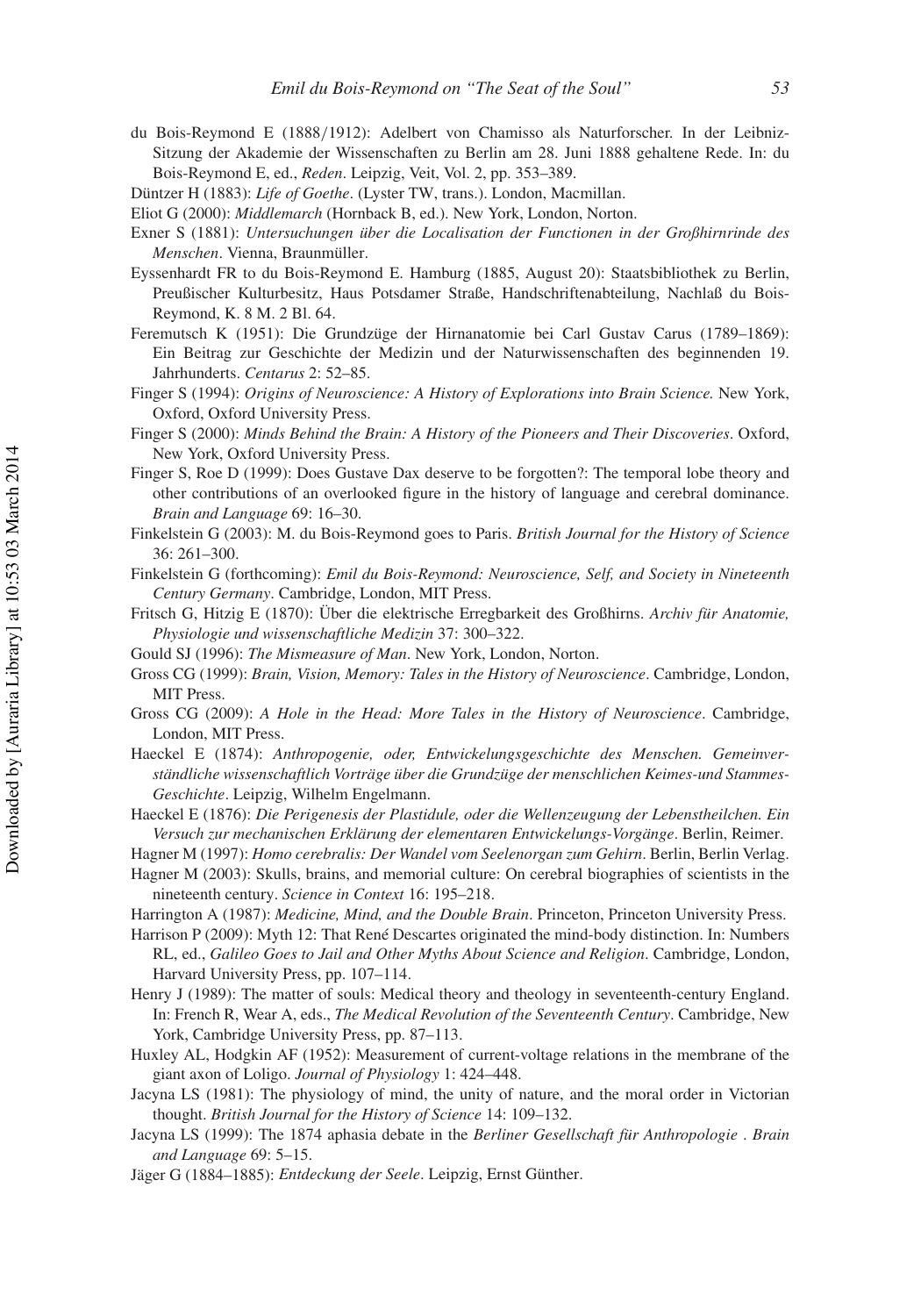- James W (1878/1988): The brain and the mind. In: James W, ed., *Manuscript Lectures*. Cambridge, London, Harvard University Press, pp. 16–43.
- James W (1890): *The Principles of Psychology*. New York, Henry Holt.
- Jardine N (1992): The laboratory revolution in medicine as rhetorical and aesthetic accomplishment. In: Cunningham A, Williams P, eds., *The Laboratory Revolution in Medicine*. Cambridge, New York, Cambridge University Press, pp. 304–323.
- Jardine N (1997): The mantle of Müller and the ghost of Goethe: Interactions between the sciences and their histories. In: Kelley DR, ed., *History and the Disciplines: The Reclassification of Knowledge in Early Modern Europe*. Rochester, University of Rochester Press, pp. 297–317.
- Kevles DJ, Geison GL (1995): The experimental life sciences in the twentieth century. *Osiris, 2nd Series* 10: 97–121.
- Kotzebue A von (1806): *Die Organe des Gehirns: Ein Lustspiel in drey Acten*. Leipzig, Kummer.
- La Mettrie JO de (1994): *Man, a Machine, and Man, a Plant* (Watson RA, Rybalka R, trans.). Indianapolis, Hackett.
- Laforgue J (1996): *Berlin: The City and the Court*. (Smith WJ, trans.). New York, Turtle Point.
- Lokhorst G-J (2008): Descartes and the pineal gland. In: *Stanford Encyclopedia of Philosophy*. Retrieved from http://plato.stanford.edu/entries/pineal-gland/
- Meinecke F (1915): Kultur, Machtpolitik und Militarismus. In: Hintze O, Meinecke F, Oncken H, Schumacher H, eds., *Deutschland und der Weltkrieg*. Leipzig, Berlin, Teubner, pp. 617–643.
- Mommsen WJ (1993): *Das Ringen um den nationalen Staat. Die Gründung und der innere Ausbau des Deutschen Reiches unter Otto von Bismarck, 1850 bis 1890*. Frankfurt am Main, Berlin, Propyläen.
- Munk H (1881): *Über die Funktionen der Großhirnrinde. Gesammelte Mittheilungen aus den Jahren 1877–80*. Berlin, Hirschwald.
- NN (1885): Der Sitz der Seele nach neueren Forschungen. *St. Petersburger Zeitung. Beiblatt*, No. 293, Monday, 20 October (1 November) 1885, Staatsbibliothek zu Berlin, Preußischer Kulturbesitz, Haus Potsdamer Straße, Handschriftenabteilung, Nachlaß du Bois-Reymond, K. 8 M. 2 Nr. 11 Bl. 7.
- Pauly P (1983): The political structure of the brain: Cerebral localization in Bismarckian Germany. *International Journal of Neuroscience* 21: 145–149.
- Polyak S (1957): *The Vertebrate Visual System*. Chicago, University of Chicago Press.
- Richter to du Bois-Reymond E. Koblenz (1884, February 21): Staatsbibliothek zu Berlin, Preußischer Kulturbesitz, Haus Potsdamer Straße, Handschriftenabteilung, Nachlaß du Bois-Reymond, K. 8 M. 2 Bl. 71–72.
- Savage PP (1970): Die Reichsgründung 1871 aus französischer Sicht. *Zeitschrift für Religions- und Geistesgeschichte* 22: 45–57.
- Sechenov IM (1965): *Autobiographical Notes* (Hanes K, trans., Lindsley DB, ed.). Washington, American Institute of Biological Sciences.
- Singer I (1885): *Briefe berühmter christlicher Zeitgenossen über die Judenfrage*. Vienna, Frank.
- Smith CUM, Frixione E, Finger S, Clower W (2012): *The Animal Spirit Doctrine and the Origins of Neurophysiology*. Oxford, New York, Oxford University Press.
- Smith CUM, Whitaker H, eds. (forthcoming): *Brain and Mind: Essays on the "Hard Problem" in the History of Neuroscience*. Berlin, Springer.
- Steinberg DA (2009): Cerebral localization in the nineteenth century—The birth of a science and its modern consequences. *The Journal of the History of the Neurosciences* 18: 254–261.
- Swazey JP (1970): Action propre and action commune: The localization of cerebral function. *Journal of the History of Biology* 3: 213–234.
- Thomson A (2004): La Mettrie's discussion of mind in its contemporary context. In: Hecht H, ed., *Julien Offray de La Mettrie: Ansichten und Einsichten*. Berlin, Berliner Wissenschafts-Verlag, pp. 153–166.
- van Wyhe J (2004): *Phrenology and the Origins of Victorian Scientific Naturalism*. Aldershot, Burlington, Ashgate.